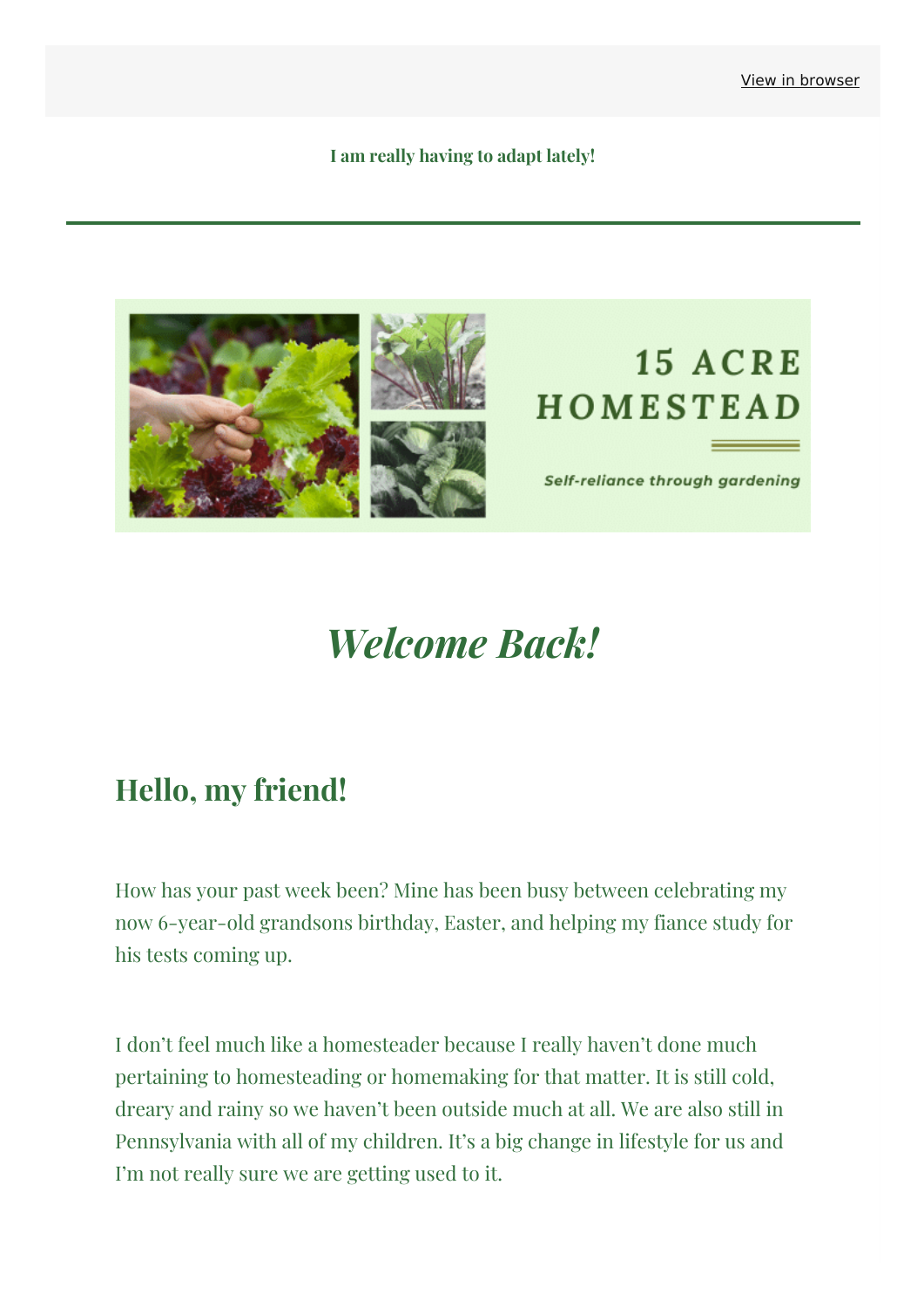If you didn't know, we came up to PA to visit my children and the Covid-19 thing has kept us from returning. I miss our 15 acres! I've missed my potbellied pigs that were born since we left, my dog who hopefully still remembers me if we can ever get back, and most of all, the edible food forest we started that apparently, my mom is reaping the harvest from.

We are considering moving here eventually to be closer to the kids and grandkids, but the more it is 30 degrees here and 80 degrees there, the more homesick I become.

### *What's Happening on the Blog*

With dandelions popping up like crazy all over the neighborhood here, I did a bunch of research and wrote an extensive post called *[Dandelions:](https://15acrehomestead.com/dandelions/?&utm_source=newsletter&utm_medium=email&utm_campaign=adapting_to_my_new_world&utm_term=2020-04-17) Everything You Need To Know.* It has a cool little free Dandelion recipe book at the end too.

All that research led me to the idea of writing an e-book about them. I have a few more chapters to write then it will be available in my shop! My daughter and I are going to gather all those beauties out of the neighbor's yards, with permission of course, and start making soap, lotion bars, infused oils, and shampoo bars.

We will also be drying the leaves and petals and offering them for sale in my shop over the next week or two! Let me know if you are interested and I will give a discount to my subscribers first!

Some other posts you may enjoy are *Top 4 Ways [Homesteaders](https://15acrehomestead.com/prepared-for-quarantine/?&utm_source=newsletter&utm_medium=email&utm_campaign=adapting_to_my_new_world&utm_term=2020-04-17) Are Better Prepared for Quarantines* and *5 Repairs You Can Get To Now That You Are [Quarantined.](https://15acrehomestead.com/5-repairs-you-can-get-to-now-that-youre-quarantined/?&utm_source=newsletter&utm_medium=email&utm_campaign=adapting_to_my_new_world&utm_term=2020-04-17)*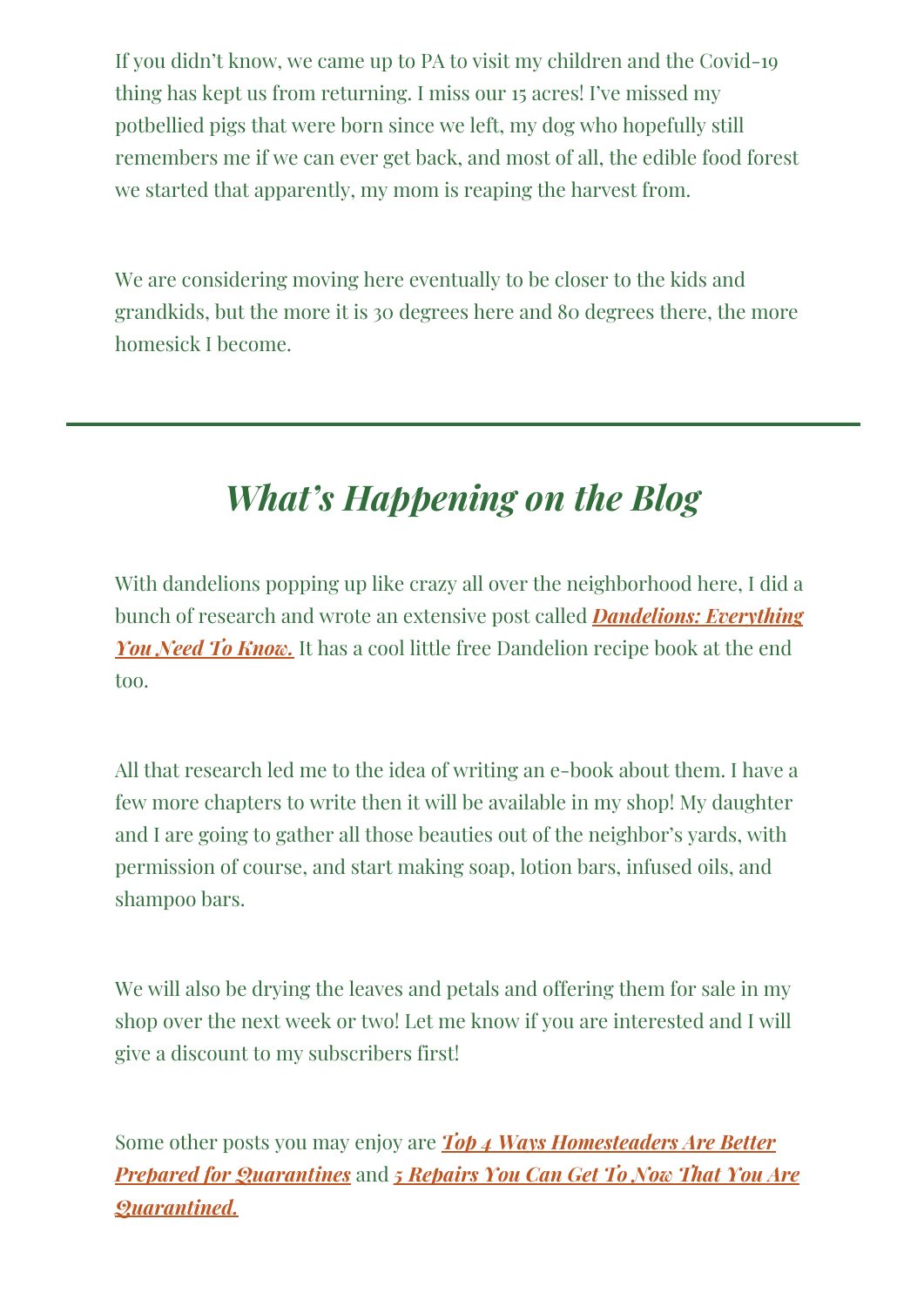I also host a Blog Hop on my site every Thursday! You can check out what other bloggers are sharing, and really learn some great stuff there! Go **[HERE](https://15acrehomestead.com/simple-homestead-blog-hop-256/?&utm_source=newsletter&utm_medium=email&utm_campaign=adapting_to_my_new_world&utm_term=2020-04-17)** to check out this week's hop!

#### *My Eye-Opening Experience This Last Week*

I am a planner junkie. If I lost my planner I would probably walk around like a zombie, lost in a world with no direction at all. Everything goes in my planner, blogging, meetings, personal stuff, notes, you name it and it is in my planner.

Recently I have been really following Michael Hyatt. Have you heard of him? You can find him at MichaelHyatt.com. Anyway, I downloaded his book, *Your Best Year Ever* for free on Kindle Unlimited on Tuesday. I have already read the entire book and spent hours devouring every podcast about planning I could find on his site as well.

I learned something! Homesteading, homemaking and living a simple life are not careers or hobbies. They are lifestyles! I always tried to separate my personal life from my blogging and from my homesteading. Why in the world would I do that? What was I thinking?

A lifestyle means everything you do in one process. My homesteading, homemaking, and personal time with family are one entity. No wonder we get so overwhelmed! We are so busy trying to juggle everything into one life. Why?

Mr. Hyatt believes there are 10 areas in your life: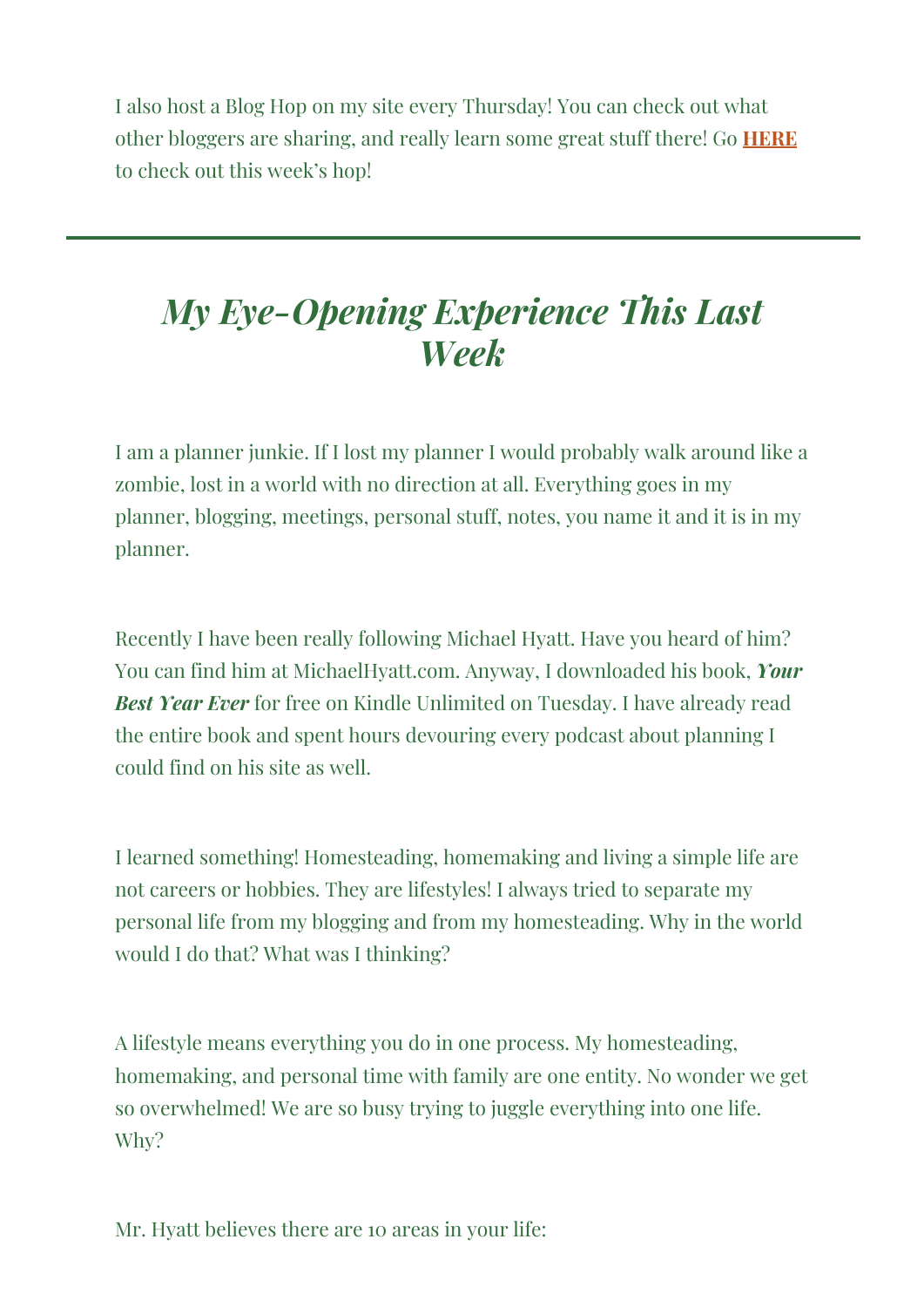- Spiritual
- $\bullet$  Intellectual
- Emotional
- Physical
- Marital
- Parental
- Social
- Vocational
- Avocational
- Financial

He says that you must set goals in all ten areas, (as long as each area pertains to you, of course). He teaches you to set goals and plans that involve every area of your life so you have balance.

Although I am well on my way, I do still have some work to do in some of those areas. I won't get into all the details in this email, but I do recommend if you are a reader to get his book and if your a listener, to find his blog and listen to his podcast! I know the takeaways you will get will be plenty and more than helpful!

## *What Can I do For You?*

I recently offered my book and even a freebie from my friend Julie, at The Farm Wife. I was completely amazed at the number of emails I received from both old and new readers over the last few weeks!

I learned so much about you! I feel like I have some really great friendships happening! That's so important to me and I have to admit, I really enjoyed every single e-mail I received!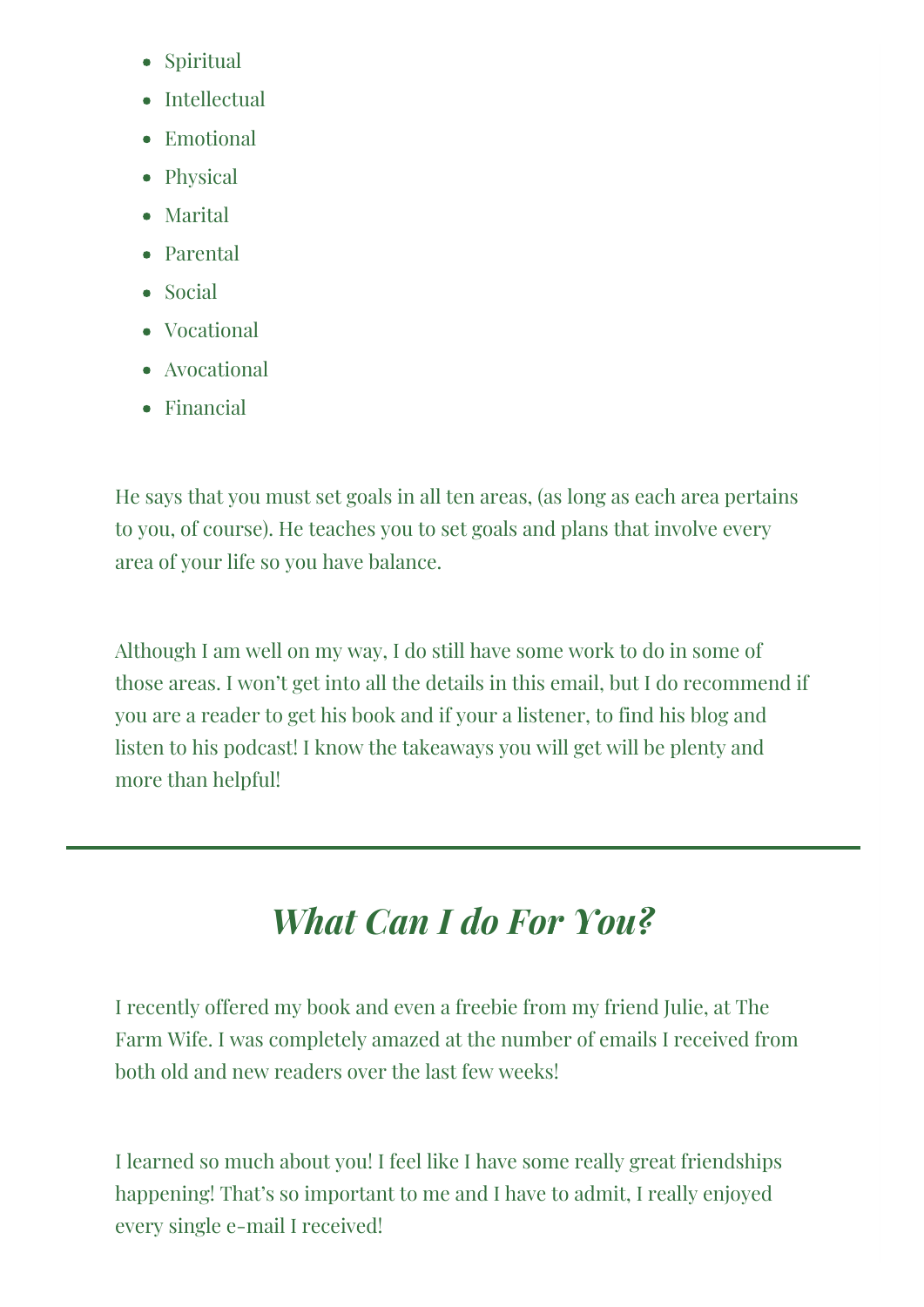So tell me, what else can I do for you? How are things? Are you surviving this crisis we are all going through?

I want you to know that at any time if you have questions or need to just talk, feel free to contact me! Tell me your thoughts, your worries and especially your questions!

If you haven't yet checked it out, a few friends and I started **The Farmhouse Gathering**. It is a Facebook group for [Homesteaders,](https://www.facebook.com/groups/farmhousegathering/?&utm_source=newsletter&utm_medium=email&utm_campaign=adapting_to_my_new_world&utm_term=2020-04-17) Homemakers, and people who want or already live a simple life. If you don't do Facebook, that's ok. When we get together, we record our talks and upload them to **[YouTube](https://www.youtube.com/channel/UChtexjK3V6i8GMgPGgslvdg)**!

That's it for this week! I can't wait to see what next week brings! Have a great week and we will talk again on Friday!

*Annie*



**15 Acre Homestead** 15615 SE 175th St, Weirsdale FL 32195 United States

[annie@15acrehomestead.com](mailto:annie@15acrehomestead.com)

You received this email because you signed up on our website or made a purchase from us.

**[Unsubscribe](http://pdf.mailerlite.com/removessl_hex/68747470733a2f2f707265766965772e6d61696c65726c6974652e636f6d2f65346e356133)**